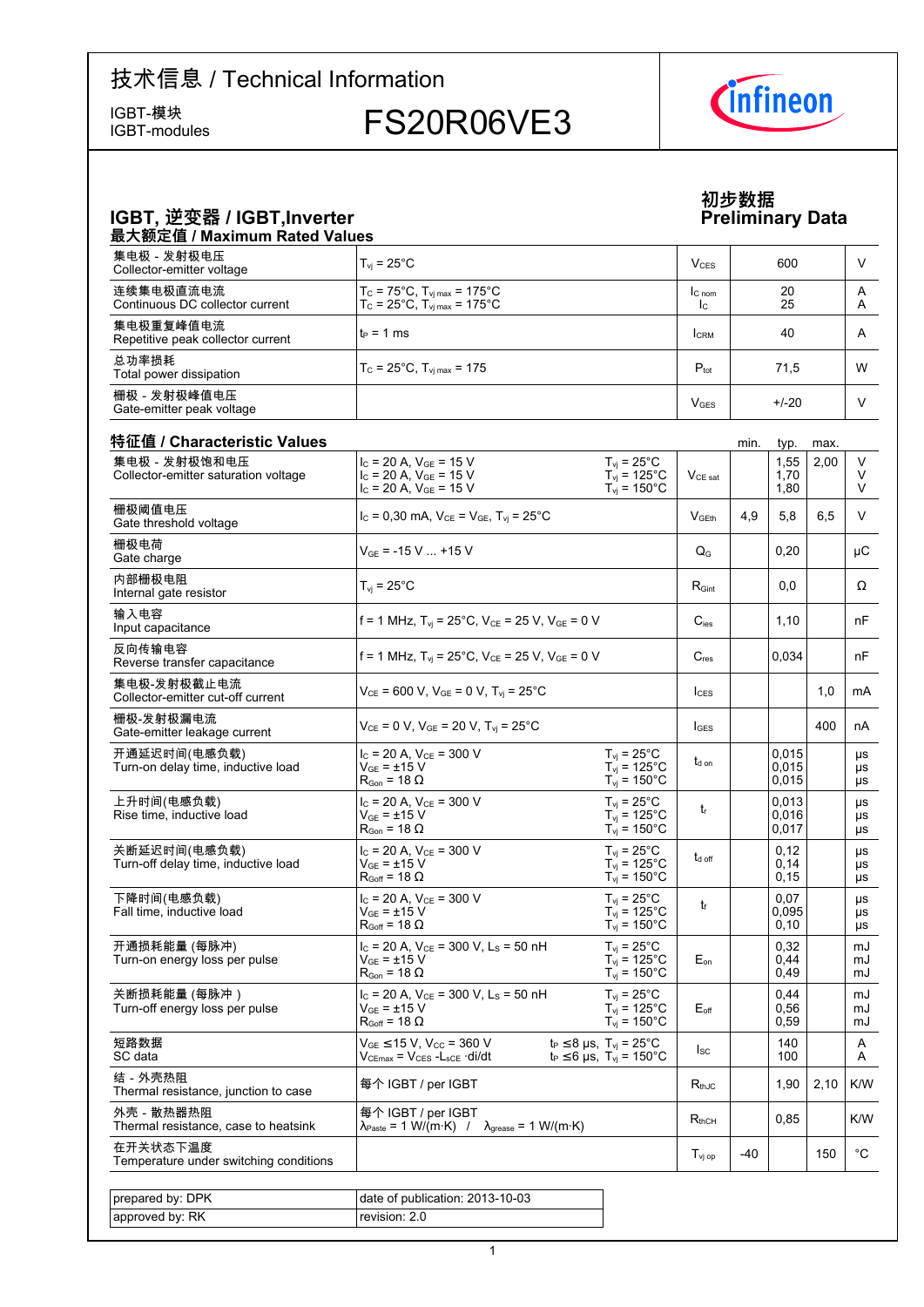IGBT-模块<br>IGBT-modules

# FS20R06VE3



#### **初步数据 Preliminary-Data**

|                                                                  |                                                                                                                                           |                                                                               |                         |      | Fiellilliidiy Dala             |      |                   |
|------------------------------------------------------------------|-------------------------------------------------------------------------------------------------------------------------------------------|-------------------------------------------------------------------------------|-------------------------|------|--------------------------------|------|-------------------|
| 二极管,逆变器 / Diode, Inverter<br>最大额定值 / Maximum Rated Values        |                                                                                                                                           |                                                                               |                         |      |                                |      |                   |
| 反向重复峰值电压<br>Repetitive peak reverse voltage                      | $T_{\text{vj}}$ = 25°C                                                                                                                    |                                                                               | <b>V</b> <sub>RRM</sub> |      | 600                            |      | V                 |
| 连续正向直流电流<br>Continuous DC forward current                        |                                                                                                                                           |                                                                               | IF                      |      | 20                             |      | A                 |
| 正向重复峰值电流<br>Repetitive peak forward current                      | $t_P = 1$ ms                                                                                                                              |                                                                               | <b>IFRM</b>             |      | 40                             |      | A                 |
| I2t-值<br>$l2t$ - value                                           | $V_R$ = 0 V, t <sub>P</sub> = 10 ms, T <sub>vi</sub> = 125 <sup>o</sup> C<br>$V_R$ = 0 V, t <sub>P</sub> = 10 ms, T <sub>vi</sub> = 150°C |                                                                               | $l^2t$                  |      | 49,0<br>45,0                   |      | $A^2S$<br>$A^2S$  |
| 特征值 / Characteristic Values                                      |                                                                                                                                           |                                                                               |                         | min. | typ.                           | max. |                   |
| 正向电压<br>Forward voltage                                          | $I_F$ = 20 A, $V_{GE}$ = 0 V<br>$I_F = 20 A$ , $V_{GF} = 0 V$<br>$I_F = 20 A$ , $V_{GE} = 0 V$                                            | $T_{\rm vj}$ = 25°C<br>$T_{vi}$ = 125°C<br>$T_{\text{vj}}$ = 150°C            | $V_F$                   |      | 1,60<br>1,55<br>1,50           | 2,05 | V<br>V<br>V       |
| 反向恢复峰值电流<br>Peak reverse recovery current                        | $I_F = 20 A$ , - di <sub>F</sub> /dt = 1800 A/µs (T <sub>vi</sub> =150°C)<br>$V_R$ = 300 V<br>$\rm V_{GF}$ = -15 $\rm V$                  | $T_{vi}$ = 25°C<br>$T_{vi}$ = 125°C<br>$T_{\text{vj}}$ = 150°C                | <b>IRM</b>              |      | 30,0<br>32,0<br>34,0           |      | Α<br>Α<br>Α       |
| 恢复电荷<br>Recovered charge                                         | $I_F = 20 A$ , - di $F/dt = 1800 A/\mu s$ (T <sub>vi</sub> =150°C)<br>$V_R$ = 300 V<br>$V_{GE} = -15 V$                                   | $T_{vi}$ = 25 $^{\circ}$ C<br>$T_{vi}$ = 125°C<br>$T_{\rm vj}$ = 150°C        | $Q_{r}$                 |      | 1,00<br>1,75<br>2,20           |      | μC<br>μC<br>μC    |
| 反向恢复损耗(每脉冲)<br>Reverse recovery energy                           | $I_F$ = 20 A, - di <sub>F</sub> /dt = 1800 A/µs (T <sub>vi</sub> =150°C)<br>$V_R$ = 300 V<br>$V_{GE}$ = -15 V                             | $T_{vi}$ = 25 $^{\circ}$ C<br>$T_{vi}$ = 125°C<br>$T_{vi}$ = 150 $^{\circ}$ C | $E_{rec}$               |      | 0,21<br>0,37<br>0,47           |      | mJ<br>mJ<br>mJ    |
| 结-外壳热阻<br>Thermal resistance, junction to case                   | 每个二极管 / per diode                                                                                                                         |                                                                               | $R_{th,IC}$             |      | 2,70                           | 3,00 | K/W               |
| 外壳 - 散热器热阻<br>Thermal resistance, case to heatsink               | 每个二极管 / per diode<br>$\lambda_{\text{Paste}} = 1 \text{ W/(m·K)}$ / $\lambda_{\text{grease}} = 1 \text{ W/(m·K)}$                         |                                                                               | $R_{thCH}$              |      | 1,00                           |      | K/W               |
| 在开关状态下温度<br>Temperature under switching conditions               |                                                                                                                                           |                                                                               | $T_{\text{vj op}}$      | -40  |                                | 150  | $^{\circ}C$       |
| 模块 / Module                                                      |                                                                                                                                           |                                                                               |                         |      |                                |      |                   |
| 绝缘测试电压                                                           | RMS, $f = 50$ Hz, $t = 1$ min.                                                                                                            |                                                                               | $V_{ISOL}$              |      | 2,5                            |      | kV                |
| Isolation test voltage                                           |                                                                                                                                           |                                                                               |                         |      |                                |      |                   |
| 内部绝缘<br>Internal isolation                                       | 基本绝缘 (class 1, IEC 61140)<br>basic insulation (class 1, IEC 61140)                                                                        |                                                                               |                         |      | Al <sub>2</sub> O <sub>3</sub> |      |                   |
| 爬电距离<br>Creepage distance                                        | 端子- 散热片 / terminal to heatsink<br>端子- 端子 / terminal to terminal                                                                           |                                                                               |                         |      | 5,0<br>5,0                     |      | mm                |
| 电气间隙<br>Clearance                                                | 端子- 散热片 / terminal to heatsink<br>端子- 端子 / terminal to terminal                                                                           |                                                                               |                         |      | 3,2<br>3,2                     |      | mm                |
| 相对电痕指数<br>Comperative tracking index                             |                                                                                                                                           |                                                                               | CTI                     |      | > 225                          |      |                   |
|                                                                  |                                                                                                                                           |                                                                               |                         | min. | typ.                           | max. |                   |
| 杂散电感,模块<br>Stray inductance module                               |                                                                                                                                           |                                                                               | $L_{\text{sCE}}$        |      | 25                             |      | nH                |
| 模块引线电阻.端子-芯片<br>Module lead resistance, terminals - chip         | T <sub>C</sub> = 25°C, 每个开关 / per switch                                                                                                  |                                                                               | $R_{CC' + EE'}$         |      | 9,50                           |      | $m\Omega$         |
| 储存温度<br>Storage temperature                                      |                                                                                                                                           |                                                                               | $T_{\text{stg}}$        | -40  |                                | 125  | $^{\circ}{\rm C}$ |
| Anpresskraft für mech. Bef. pro Feder<br>mountig force per clamp |                                                                                                                                           |                                                                               | F                       | 30   | $\overline{a}$                 | 50   | N                 |

——<br>重量<br>Weight <del>로</del>로<br>Weight G | 10 | 9

| prepared by: DPK | date of publication: 2013-10-03 |
|------------------|---------------------------------|
| approved by: RK  | revision: 2.0                   |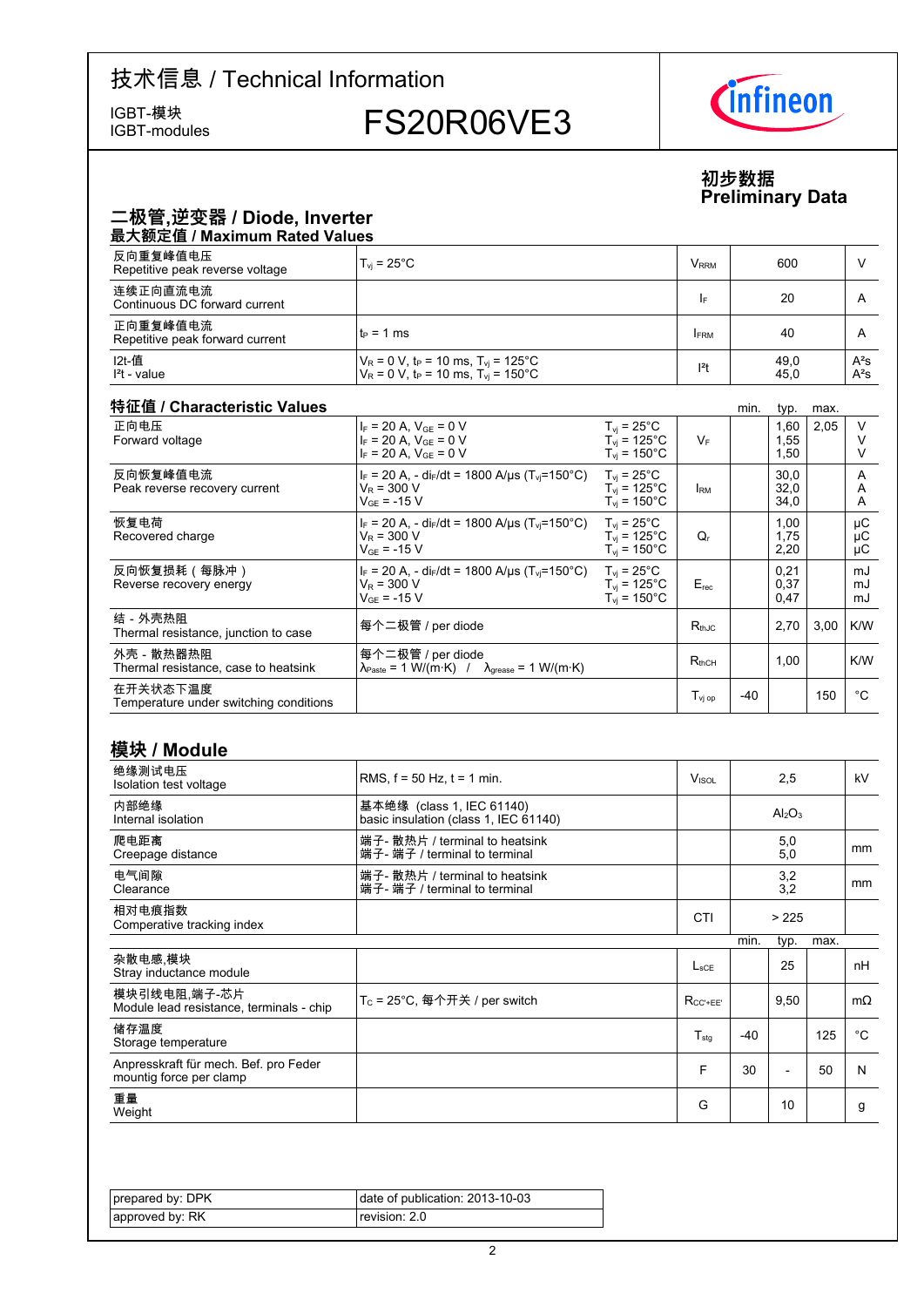# 技术信息 / Technical Information IGBT-模块<br>IGBT-modules FS20R06VE3 IGBT-modules



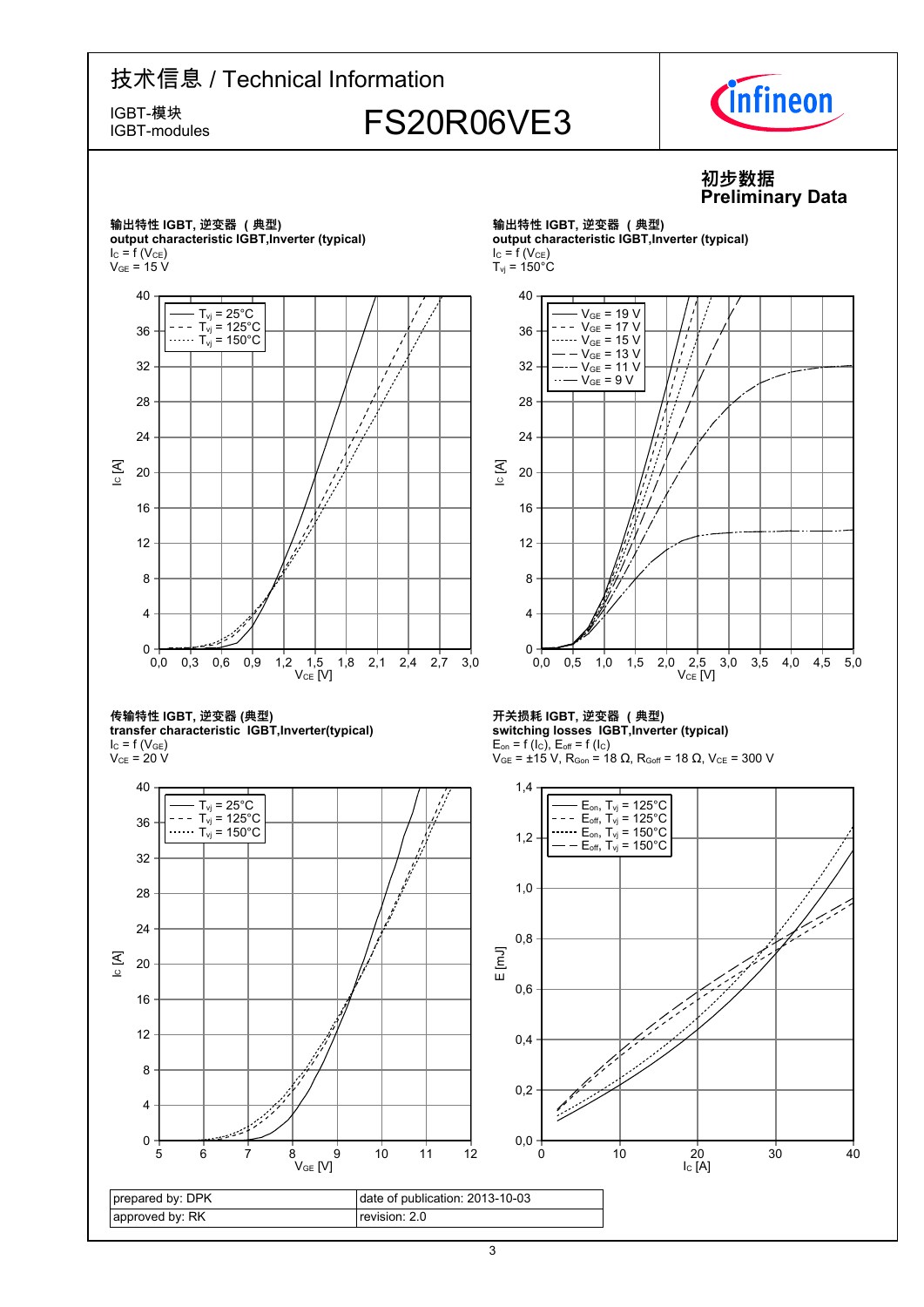

4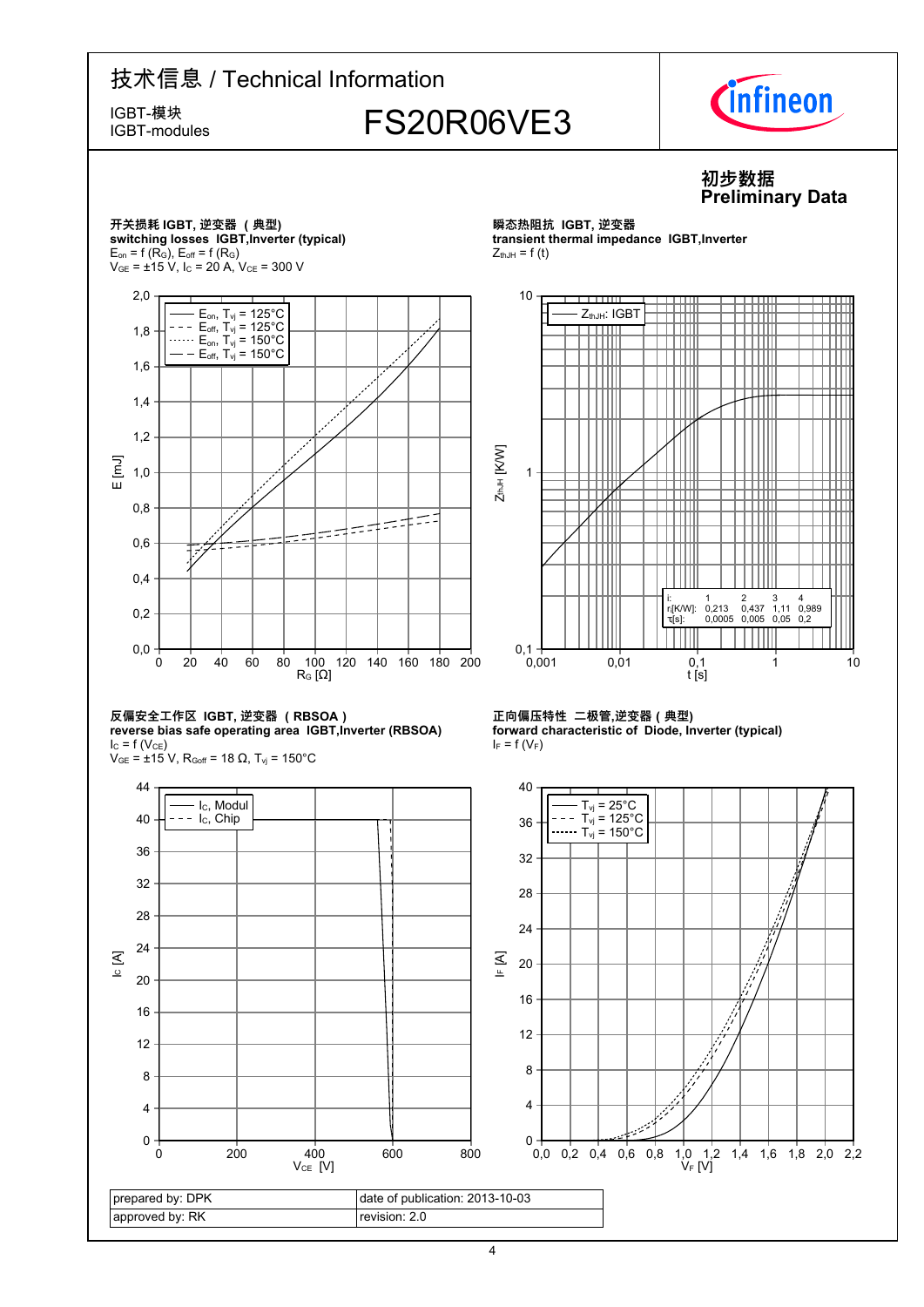IGBT-modules

# IGBT-模块<br>IGBT-modules FS20R06VE3



#### **初步数据 Preliminary-Data**

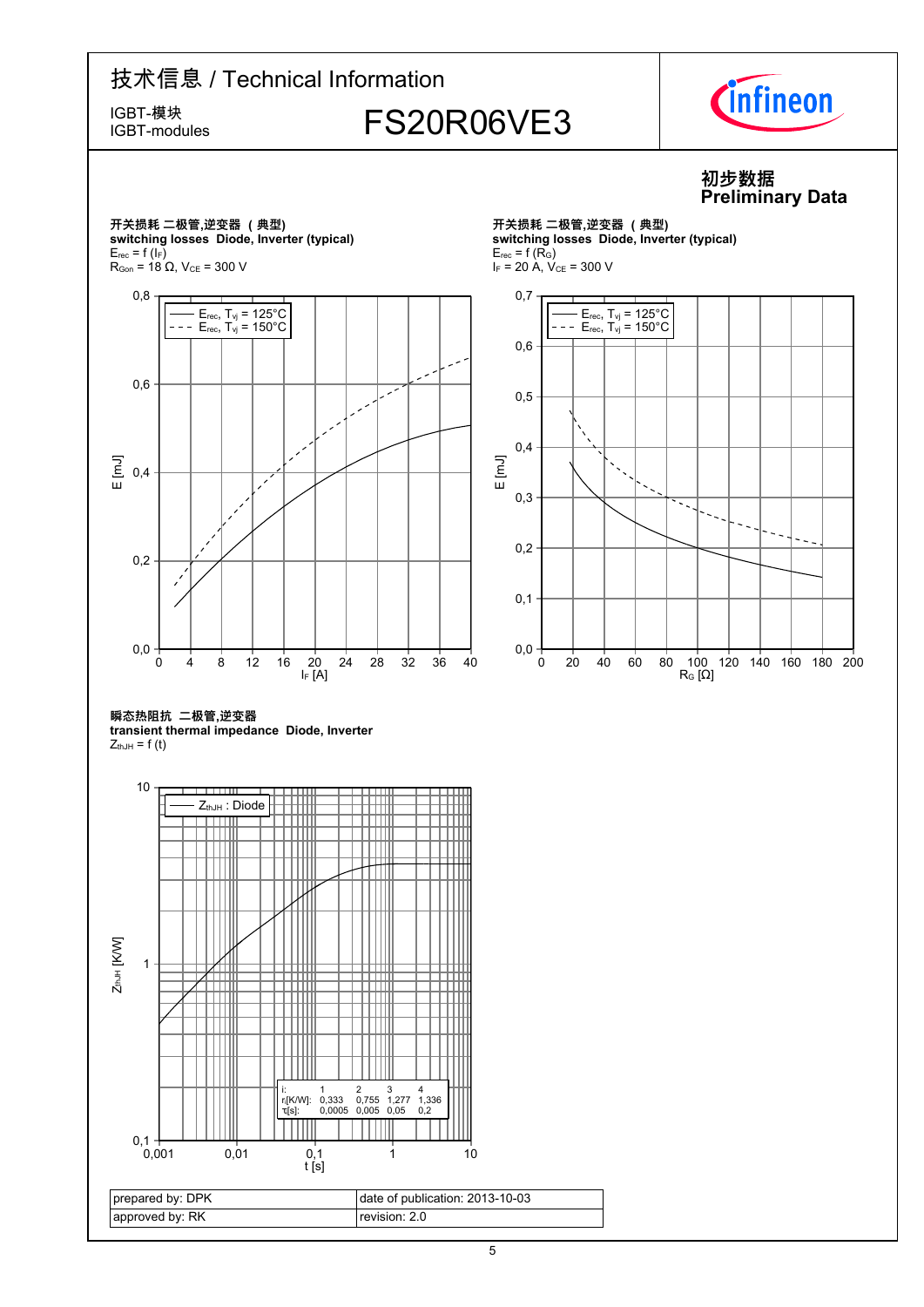IGBT-modules

IGBT-模块<br>IGBT-modules FS20R06VE3



#### **初步数据 Preliminary-**



 $P - c$